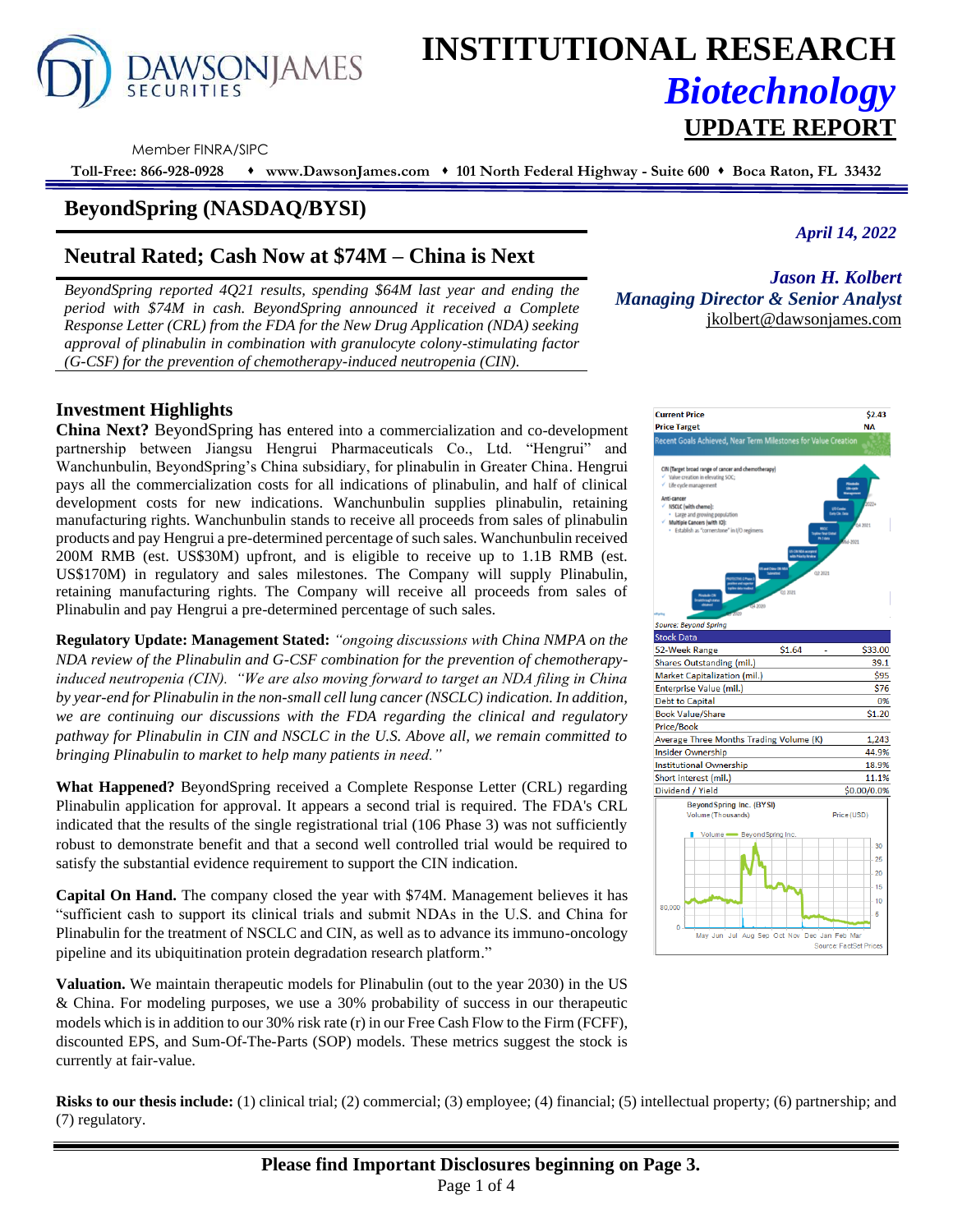

#### **Exhibit 1. Income Statement**

| BeyondSpring Pharmaceuticals.: Income Statement (\$000) |                |           |           |           |           |           |           |           |        |         |         |         |         |         |         |
|---------------------------------------------------------|----------------|-----------|-----------|-----------|-----------|-----------|-----------|-----------|--------|---------|---------|---------|---------|---------|---------|
| : YE December 31                                        | 2020A          | 1Q21A     | 2Q21A     | 3Q21A     | 4Q21A     | 2021A     | 2022E     | 2023E     | 2024E  | 2025E   | 2026E   | 2027E   | 2028E   | 2029E   | 2030E   |
| Revenue:                                                |                |           |           |           |           |           |           |           |        |         |         |         |         |         |         |
| Revenue from NSCLC (US)                                 |                |           |           |           |           | $\sim$    |           | $\sim$    | 6,455  | 13,234  | 20,349  | 27,814  | 35,640  | 43.841  | 52,432  |
| Revenue from Chemotherapy-Related Neutropenia (US)      |                |           |           |           |           |           |           | $\sim$    | 32,786 | 67,218  | 103,358 | 141,269 | 181,019 | 222,675 | 266,308 |
| Revenue from NSCLC (China)                              |                |           |           |           |           |           | 2,580     | 13,314    | 16,488 | 19,852  | 23,414  | 27,183  | 31,170  | 32,167  | 33,197  |
| Revenue from Chemotherapy-Related Neutropenia (China)   |                |           |           |           |           |           | 27.404    | 18,452    | 27,955 | 37.646  | 47,528  | 57.604  | 67,876  | 78,349  | 79,132  |
|                                                         |                |           |           |           |           |           |           |           |        |         |         |         |         |         |         |
| <b>Total Product Sales</b>                              | 180            |           | 338       | 337       | 676       | 1.351     | 29.984    | 31,766    | 83.684 | 137.949 | 194.648 | 253.870 | 315,705 | 377,032 | 431.069 |
|                                                         |                |           |           |           |           |           |           |           |        |         |         |         |         |         |         |
| Total royalties, collaborative revenue                  |                |           |           |           |           |           |           |           |        |         |         |         |         |         |         |
| <b>Total Revenue</b>                                    | 180            | . .       | 338       | 337       | 676       | 1.351     | 29,984    | 31,766    | 83,684 | 137.949 | 194,648 | 253,870 | 315,705 | 377,032 | 431,069 |
|                                                         |                |           |           |           |           |           |           |           |        |         |         |         |         |         |         |
| <b>Expenses:</b>                                        |                |           |           |           |           |           |           |           |        |         |         |         |         |         |         |
| Costs of Goods Sold                                     |                |           |           |           |           |           | 2,998     | 3,177     | 8,368  | 13,795  | 19,465  | 25,387  | 31,570  | 37,703  | 43,107  |
| %COGS                                                   | 10%            | 10%       | 10%       | 10%       | 10%       | 10%       | 10%       | 10%       | 10%    | 10%     | 10%     | 10%     | 10%     | 10%     | 10%     |
| Research and Development                                | 41,793         | 13,704    | 11,332    | 8,459     | 3,393     | 36,888    | 29,510    | 29,215    | 28,923 | 28,634  | 28,348  | 28,064  | 27,783  | 27,506  | 27,231  |
| %R&D                                                    | 2%             | 2%        | 2%        | 2%        | 2%        | 2%        | 2%        | 2%        | 2%     | 2%      | 2%      | 2%      | 2%      | 2%      | 2%      |
| General and Administrative                              | 22,598         | 2,928     | 8,985     | 10,227    | 8,563     | 30,703    | 32,238    | 33,850    | 34,527 | 35,218  | 35,922  | 36,640  | 37,373  | 38,121  | 38,883  |
| %SG&A                                                   | 2%             | 2%        | 2%        | 2%        | 2%        | 2%        | 2%        | 2%        | 2%     | 2%      | 2%      | 2%      | 2%      | 2%      | 2%      |
| <b>Total Expenses</b>                                   | 64.391         | 16.632    | 20.317    | 18.686    | 11.956    | 67.591    | 64.747    | 66.242    | 71,819 | 77.646  | 83.734  | 90,091  | 96.727  | 103.329 | 109,221 |
| Operating Income (Loss)                                 | (64, 211)      | (16, 632) | (19, 979) | (18, 349) | (11, 280) | (66, 240) | (34, 763) | (34, 476) | 11,865 | 60,303  | 110,914 | 163,778 | 218,978 | 273,703 | 321,848 |
|                                                         |                |           |           |           |           |           |           |           |        |         |         |         |         |         |         |
| Foreign exchange gain (loss), net                       | 355            | (74)      | 75        | 38        | 192       | 231       |           |           |        |         |         |         |         |         |         |
| Interest income                                         | (85)           | 64        | 29        | 27        | $\sim$    | 120       |           |           |        |         |         |         |         |         |         |
| Interest expense                                        | 116            | (21)      | (22)      | (20)      | (24)      | (87)      |           |           |        |         |         |         |         |         |         |
| Loss on disposal of property and equipment              |                |           | 3         | 749       | (655)     | 98        |           |           |        |         |         |         |         |         |         |
| Net loss on equity method investment                    |                |           |           |           |           |           |           |           |        |         |         |         |         |         |         |
| <b>Total Other Income</b>                               | 390            | (30)      | 85        | 794       | 511       | 1,360     |           |           |        |         |         |         |         |         |         |
| <b>Pretax Income</b>                                    | (63.821)       | (16.662)  | (19, 894) | (17, 555) | (10, 257) | (64, 368) | (34, 763) | (34, 476) | 11,865 | 60.303  | 110,914 | 163,778 | 218,978 | 273,703 | 321,848 |
| Non Controling Interest                                 |                |           |           |           |           |           |           |           |        |         |         |         |         |         |         |
| Income tax benefit                                      | (2,848)        | (578)     | (586)     | (2,588)   | (277)     | (4,029)   | (1,738)   | (3, 448)  | 2,136  | 16,885  | 32,165  | 49,133  | 70,073  | 90,322  | 106,210 |
| <b>Tax Rate</b>                                         | 2 <sup>9</sup> | 5%        | 5%        | 5%        | 5%        | 5%        | 5%        | 10%       | 18%    | 28%     | 29%     | 30%     | 32%     | 33%     | 33%     |
| <b>GAAP Net Income (Loss)</b>                           | (60, 973)      | (16,084)  | (19, 308) | (20, 143) | (8,644)   | (64, 179) | (33,025)  | (31,028)  | 9,730  | 43,418  | 78,749  | 114,645 | 148,905 | 183,381 | 215,638 |
| Net loss attributable to noncontrolling interests       |                |           |           | 1,773     |           |           |           |           |        |         |         |         |         |         |         |
| <b>GAAP Net Income (Loss)</b>                           | (60.973)       | (16.084)  | (19.308)  | (18.370)  | (8.644)   | (64, 179) | (33.025)  | (31.028)  | 9.730  | 43.418  | 78.749  | 114.645 | 148,905 | 183.381 | 215,638 |
|                                                         |                |           |           |           |           |           |           |           |        |         |         |         |         |         |         |
| <b>GAAP-EPS</b>                                         | (2.03)         | (0.58)    | (0.49)    | (0.47)    | (0.09)    | (1.64)    | (0.84)    | (0.79)    | 0.25   | 1.10    | 1.98    | 2.87    | 3.71    | 4.55    | 5.33    |
| GAAP-EPS (Dil)                                          | (2.03)         | (0.58)    | (0.49)    | (0.47)    | (0.09)    | (1.64)    | (0.84)    | (0.79)    | 0.25   | 1.10    | 1.98    | 2.87    | 3.71    | 4.55    | 5.33    |
| Wgtd Avg Shrs (Bas) - '000s                             | 29,984         | 27,732    | 39,010    | 39,024    | 39,063    | 39,023    | 39.161    | 39,318    | 39,475 | 39,633  | 39,792  | 39.951  | 40,112  | 40.272  | 40,434  |
| Wgtd Avg Shrs (Dil) - '000s                             | 29,984         | 27,732    | 39,010    | 39,024    | 39,063    | 39,023    | 39,161    | 39,318    | 39,475 | 39.633  | 39,792  | 39.951  | 40,112  | 40.272  | 40,434  |

*Source: Dawson James estimates, company reports*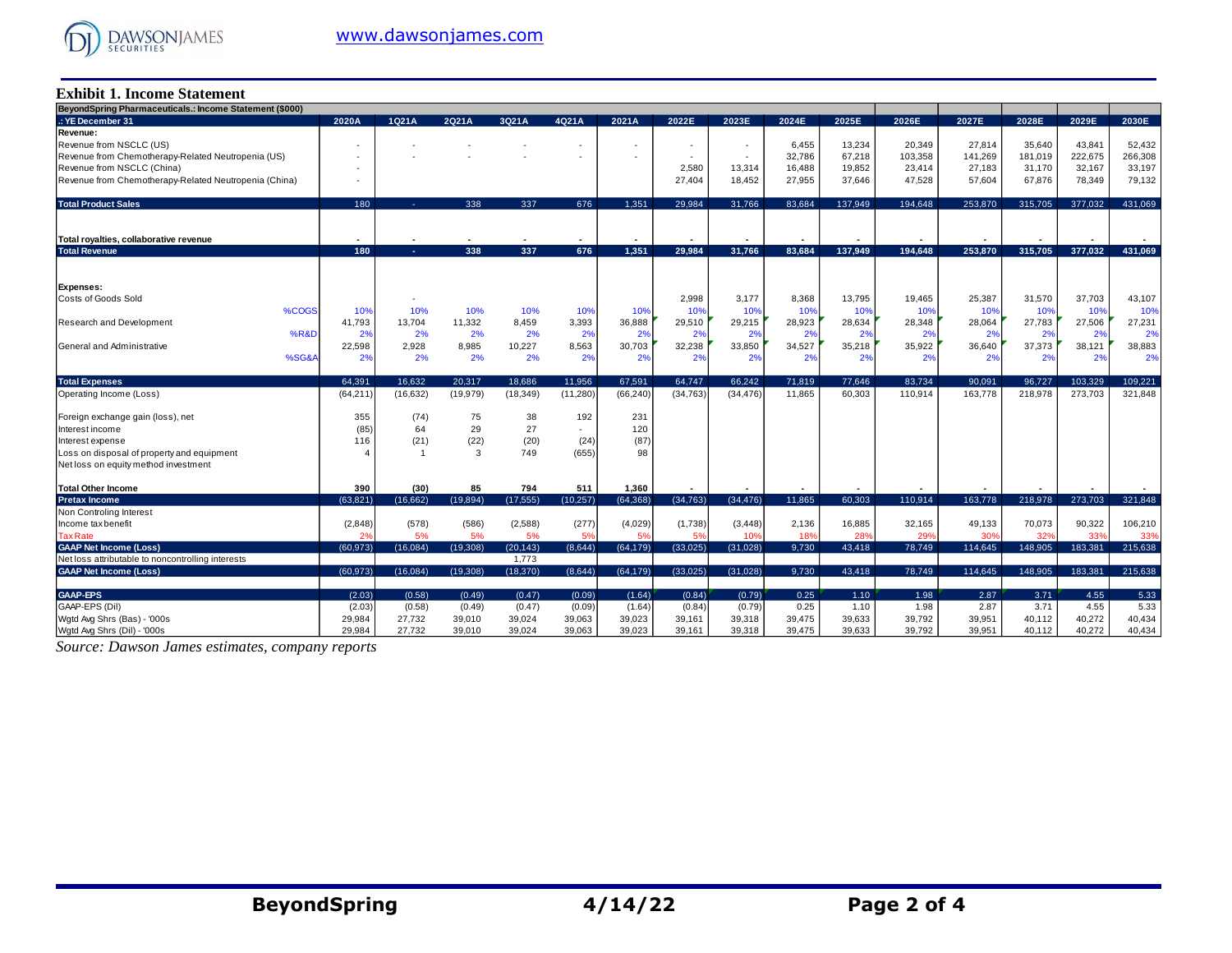

#### **Important Disclosures:**





Price target and ratings changes over the past three years: Initiated – Buy – August 16,  $2019$  – Price Target \$39.00 Update – Buy – August 27, 2019 – Price Target \$39.00 Update – Buy – September 24, 2019 – Price Target \$39.00 Update – Buy – February 24, 2020 – Price Target \$39.00 Update – Buy – June 18, 2021 – Price Target \$39.00 Update – Buy – August 4, 2021 – Price Target \$39.00 Rating Change – Neutral – December 1, 2021 – Price Target NA Update – Neutral – January 3, 2022 – Price Target NA Update – Neutral – April 14, 2022 – Price Target NA

Dawson James Securities, Inc. (the "Firm") is a member of the Financial Industry Regulatory Authority ("FINRA") and the Securities Investor Protection Corporation ("SIPC").

The Firm does not make a market in the securities of the subject company(s). The Firm has NOT engaged in investment banking relationships with BYSI in the prior twelve months, as a manager or co-manager of a public offering and has NOT received compensation resulting from those relationships. The Firm may seek compensation for investment banking services in the future from the subject company(s). The Firm has not received other compensation from the subject company(s) in the last 12 months for services unrelated to managing or co-managing of a public offering.

Neither the research analyst(s) whose name appears on this report nor any member of his (their) household is an officer, director or advisory board member of these companies. The Firm and/or its directors and employees may own securities of the company(s) in this report and may increase or decrease holdings in the future. As of April 7, 2022, the Firm as a whole did not beneficially own 1% or more of any class of common equity securities of the subject company(s) of this report. The Firm, its officers, directors, analysts or employees may affect transactions in and have long or short positions in the securities (or options or warrants related to those securities) of the company(s) subject to this report. The Firm may affect transactions as principal or agent in those securities.

Analysts receive no direct compensation in connection with the Firm's investment banking business. All Firm employees, including the analyst(s) responsible for preparing this report, may be eligible to receive non-product or service specific monetary bonus compensation that is based upon various factors, including total revenues of the Firm and its affiliates as well as a portion of the proceeds from a broad pool of investment vehicles consisting of components of the compensation generated by investment banking activities, including but not limited to shares of stock and/or warrants, which may or may not include the securities referenced in this report.

Although the statements in this report have been obtained from and are based upon recognized statistical services, issuer reports or communications, or other sources that the Firm believes to be reliable, we cannot guarantee their accuracy. All opinions and estimates included in this report constitute the analyst's judgment as of the date of this report and are subject to change without notice.